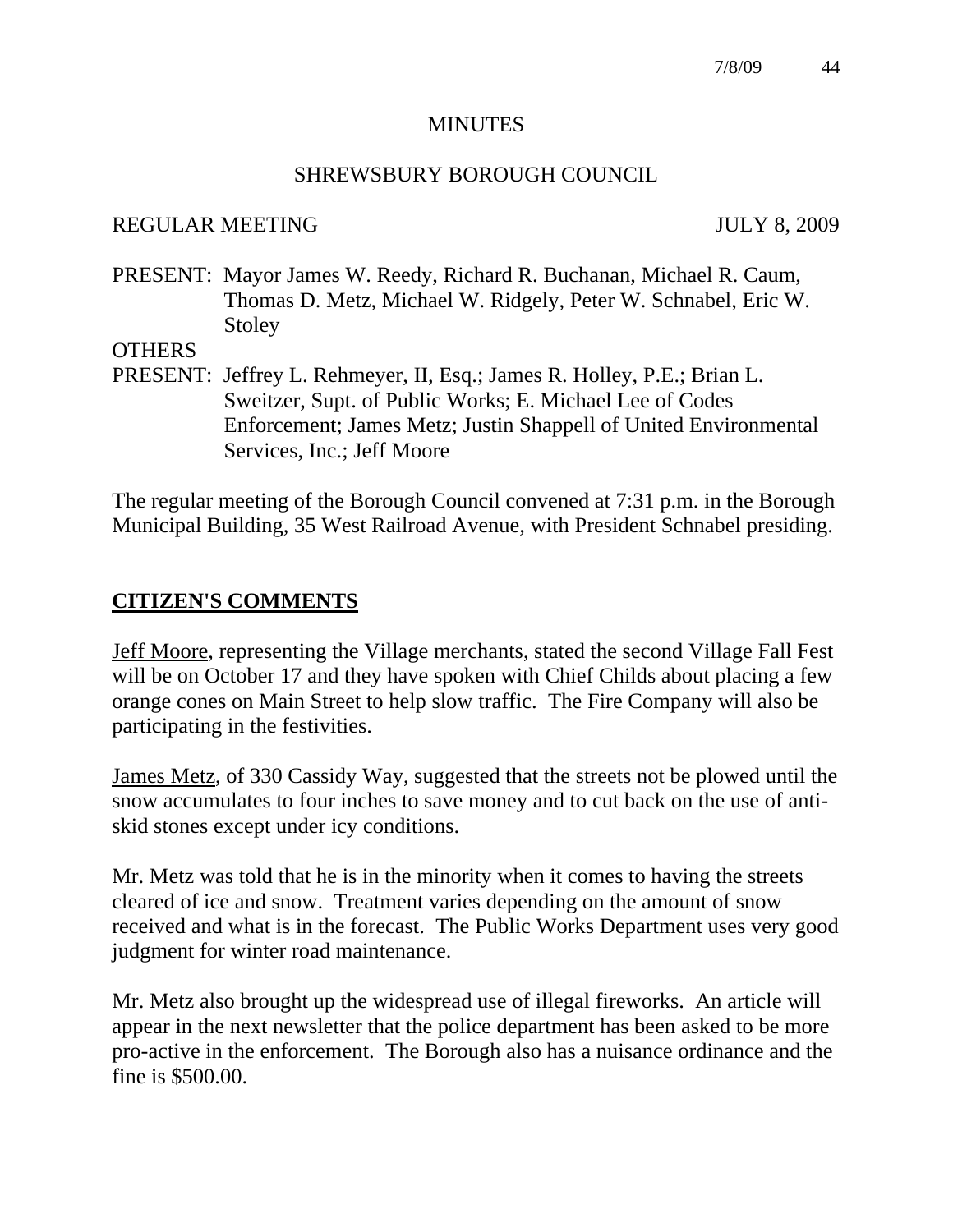# **Water & Sewer** – Richard R. Buchanan

# Smith Bros. Monitoring Wells Required by DEP, 238 North Main Street

Justin Shappell, of United Environmental Services, Inc., Julia Urey and Dan Smith, of Smith Bros. Garage, were present to discuss the requirement of DEP for four monitoring wells to be put in place as a result of a fuel spill. One of the wells will be on the Smith Bros. property, two will be on the Assembly of God property next door and one needs to be on the east side of Smith Bros. The request to put a well in Northpoint Drive was not well-received. It was suggested that the fourth well be placed in the street right-of-way on the southeast corner property of the intersection of Northpoint Drive and North Main Street. It is believed the property owner will be receptive. The well would be level with the ground and would not interfere with use of the property. Sampling needs to be done quarterly for two years and then, if the samples are satisfactory, the well can be closed according to DEP standards.

The Borough will send a letter to the property owner asking for cooperation.

### Deer Creek Force Main

A test hole was dug on the Deer Creek force main for PennDOT to determine if the sewer line will interfere with the Windy Hill Road bridge replacement. The gravity line will need to be moved and a larger right-of-way obtained.

# Rutter's Farm Store Expansion

The owners of the Rutter's store at 249 North Main Street, built in 1992, would like to expand into the property next door at 241 North Main Street. They are proposing to remove, upgrade, relocate, and increase the number of gas tanks and pumps. The properties are in zones 2 and 3 of the Wellhead Protection Plan that do not allow "retail gas station and truck stop".

Rutter's representatives will be invited to the next meeting to discuss their plans. The wellhead protection ordinance may be amended to be very specific to limit what Rutter's can do.

### Township EDU Auction

The Township held their EDU auction this evening and there were no bids.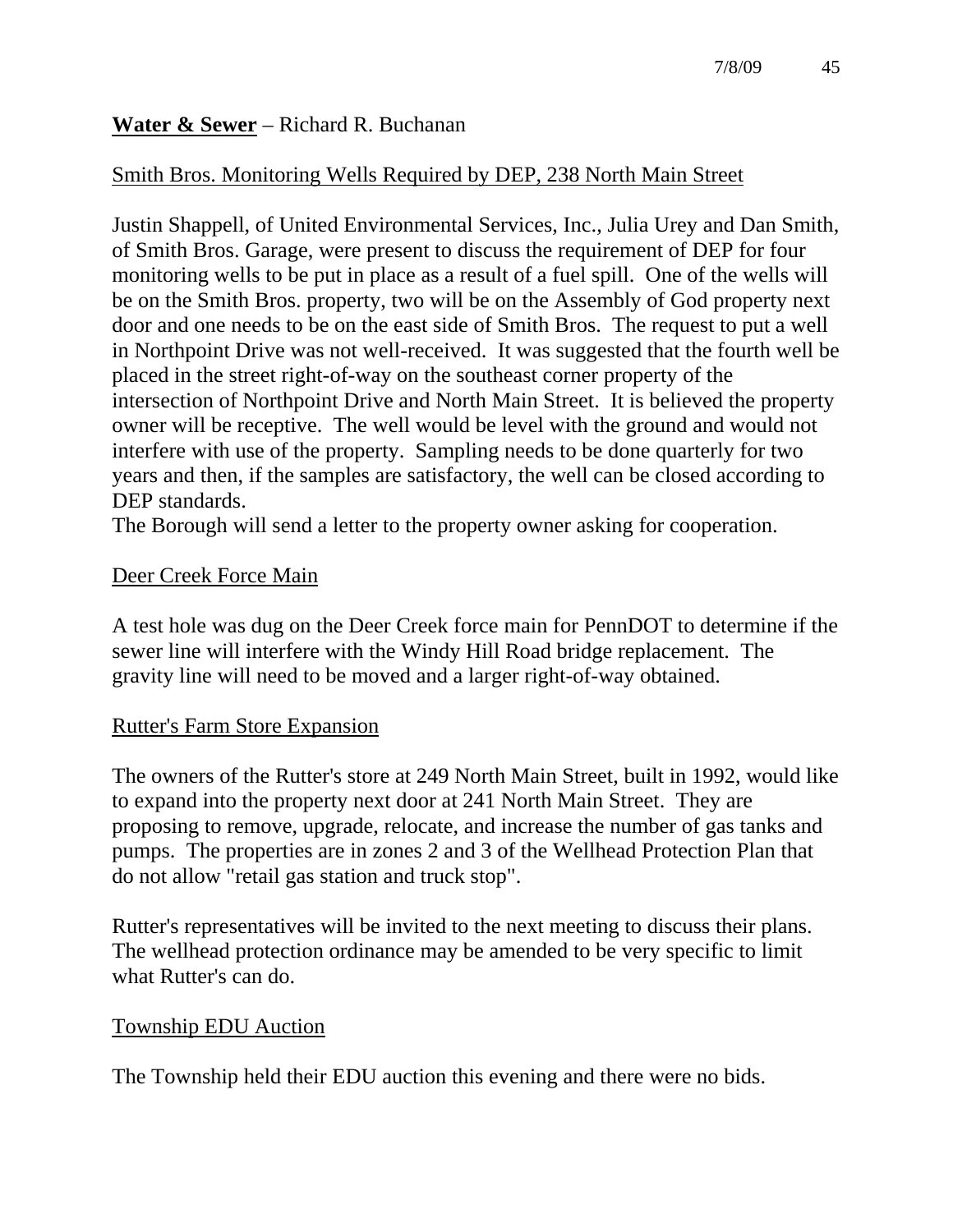# **Southern Regional Police Department** – Richard R. Buchanan

There were six arrests at the carnival. A letter of thanks for our donation was received from the York County Quick Response Team. Buck asked the Secretary to send a letter to the Response Team to ask for a list of the municipalities in York County that donate to the organization.

House Bill 1500 is being discussed which would require those municipalities without their own full-time or a part-time police department to begin paying a per capita amount to the State for State Police coverage. The Secretary was asked to send a letter of support of the Bill to Sen. Waugh and Rep. Miller. Buck stated the current per capita price for the Southern Regional Police Department is approximately \$139.00. T. Metz stated Rep. Miller has added two amendments to the bill which would base the per capita total on the 2008 estimated population from Penn State and to allow for annual increases.

Buck stated he met with the Glen Rock Borough Council president and dispelled rumors that were circulating. The communications are open as it gets closer to the time line that Glen Rock Borough needs to respond as to its intent and what hours it can afford at what price.

R. Buchanan left the meeting at 8:30 p.m.

# **APPROVAL OF MINUTES**

M. Ridgely moved to approve the minutes of the June meeting.

T. Metz seconded. The motion carried with all in favor. E. Stoley had arrived late but the citizen's comments appeared to be accurate. M. Caum was not at the June meeting.

# **APPROVAL OF EXPENDITURES AND REPORT OF ACCOUNTS**

M. Ridgely moved to approve the expenditures and report of accounts for May. E. Stoley seconded. The motion carried with all in favor.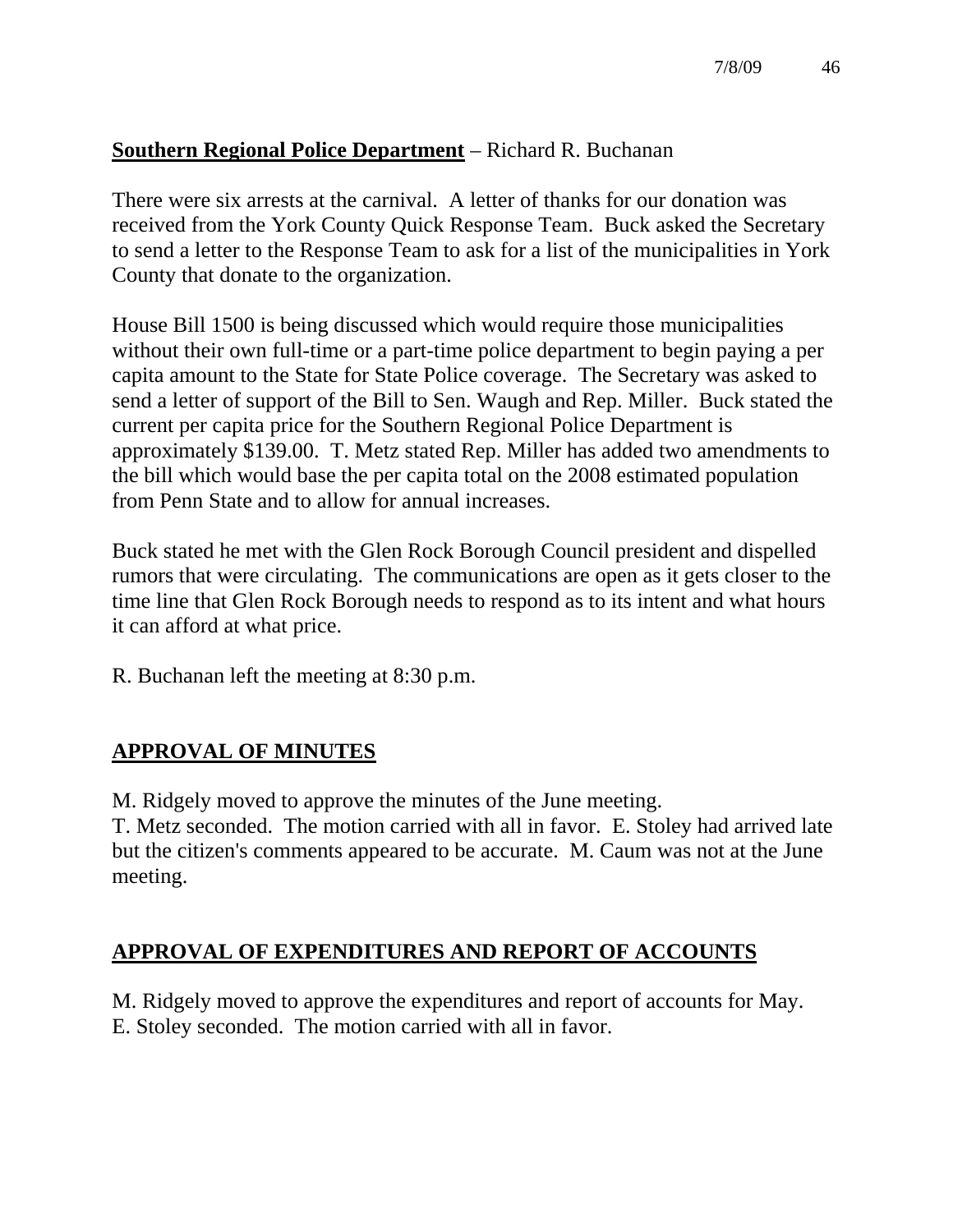# **BILL LIST**

The bill list for June was presented. General account: check numbers 9558 thru 9608; Water account: check numbers 4199 thru 4221; Sewer account: check numbers 4046 thru 4063; Highway Aid account: check numbers 800 and 801.

M. Ridgely moved to approve the June bill list.

E. Stoley seconded. The motion carried with all in favor.

# **APPROVAL OF PAYROLL REGISTER**

M. Ridgely moved to approve the June 13 and 20 payroll registers. E. Stoley seconded. The motion carried with all in favor.

# **SUBDIVISION AND LAND DEVELOPMENT BUSINESS**

# **Codes Enforcement** – E. Michael Lee

### 117 South Main Street Business

Mike is investigating a business that is allegedly operating in the rear of the property.

### Proposed Weed Ordinance

Mike said he reviewed the proposed weed ordinance that sets the height at six inches and feels the fee for re-occurrence needs to be higher.

### Penn Mar Recycle, Onion Boulevard

Mike thought he had a settlement reached regarding the illegal outdoor stockpiling of metals, but last week there were trucks and a large pile of metals outside. Steel is the current high-price recycle item. The Zoning Hearing Board did not give approval for outdoor stockpiling. M. Caum said there was an outside fire there about two months ago involving an old fuel tank. Mike said he had proposed that they install a large pole building. Mike feels a letter needs to be sent from Sol. Rehmeyer.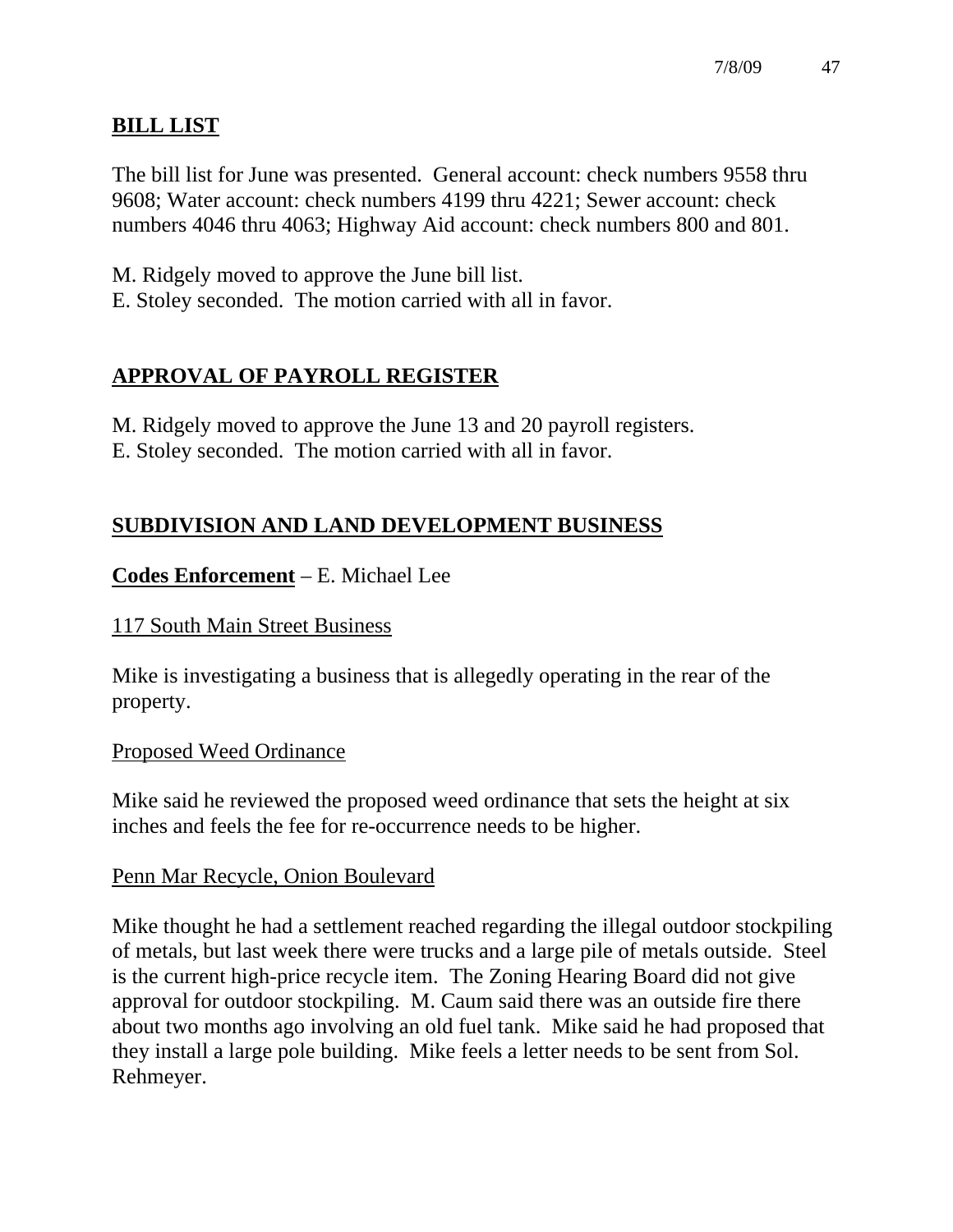E. Stoley moved that Sol. Rehmeyer work with Mike Lee to send a cease and desist order to Penn Mar Recycle regarding the outdoor stockpiling and any other violations of the zoning hearing decision or Zoning Ordinance. M. Caum seconded. The motion carried with all in favor.

# Letter from York City Health Department Regarding Lead Poisoning

A letter was received from the York City Health Department that a child was exposed to lead poisoning at a property on South Main Street. Mike received a copy and it will be handled under the UCC. Council should consider if it wants to adopt an ordinance regulating such problems. Sol. Rehmeyer will call Mike to discuss this situation.

# **Public Roads & Lighting** - Brian L. Sweitzer

### Northbrook Drive and South Highland Paving

The Public Works Department is completing base repair, curb replacement, and storm inlet repairs on Northbrook Lane.

### Plank Road Stop Bar

The stop bar is finished but can be relocated, if necessary.

### **Public Lands & Buildings and Finance** – Michael W. Ridgely

#### Scout House

The Scouts were provided a mapping of the scout house and grounds and are in the process of designing a building expansion. They should be at the August meeting. Grant money must be spent by June, 2010.

#### Fitness Course

The fitness course, located at the rear of the playground, is overcome with weeds and does not receive much use.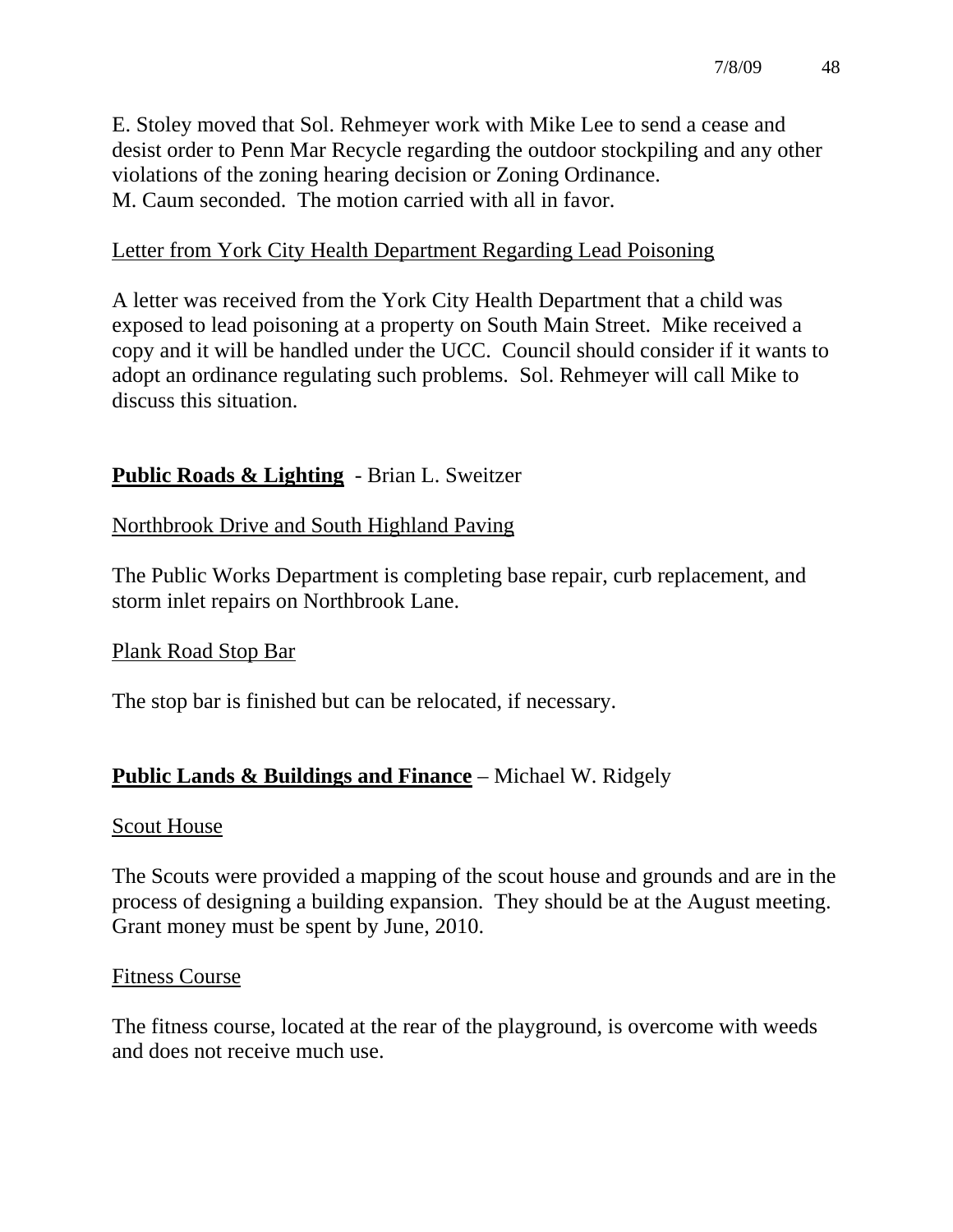# **ENGINEER'S REPORT**

### Sewer Budget

New Freedom Borough now sends a quarterly budget report to Eng. Holley to monitor the expenses. The capital projects line is about \$50,000.00 over budget due to some required improvements by DEP. The operator of the treatment plant stated the chemical budget line should be lower than budgeted.

### Taylor GeoServices, Inc. Proposal for Site Selection of Water Supply

A proposal was received from Taylor GeoServices, Inc. for assistance to select a site for a water supply. Phase I was approved last year; the price is \$5,700.00. This will be discussed next month when Buck is here. Aerial mapping is used to locate potential sites.

# **SOLICITOR'S REPORT**

Resolution to Apply to Participate in the National Flood Insurance Program

E. Stoley moved to adopt Resolution #2009-3 to apply to participate in the National Flood Insurance Program. M. Ridgely seconded. The motion carried with all in favor.

### Proposed Weed Ordinance

Sol. Rehmeyer presented a proposed weed ordinance that would lower the height limit from 12 inches to six. Council is to comment by next month so we can proceed with ordinance adoption. (Mike Lee suggested the fee for re-occurrence be higher.)

### Outdoor Furnaces

A memorandum was prepared by Sol. Rehmeyer on outdoor furnaces and Council should decide it if wants to regulate this use. A sample ordinance will be supplied and Fire Chief Myers will be asked for his opinion.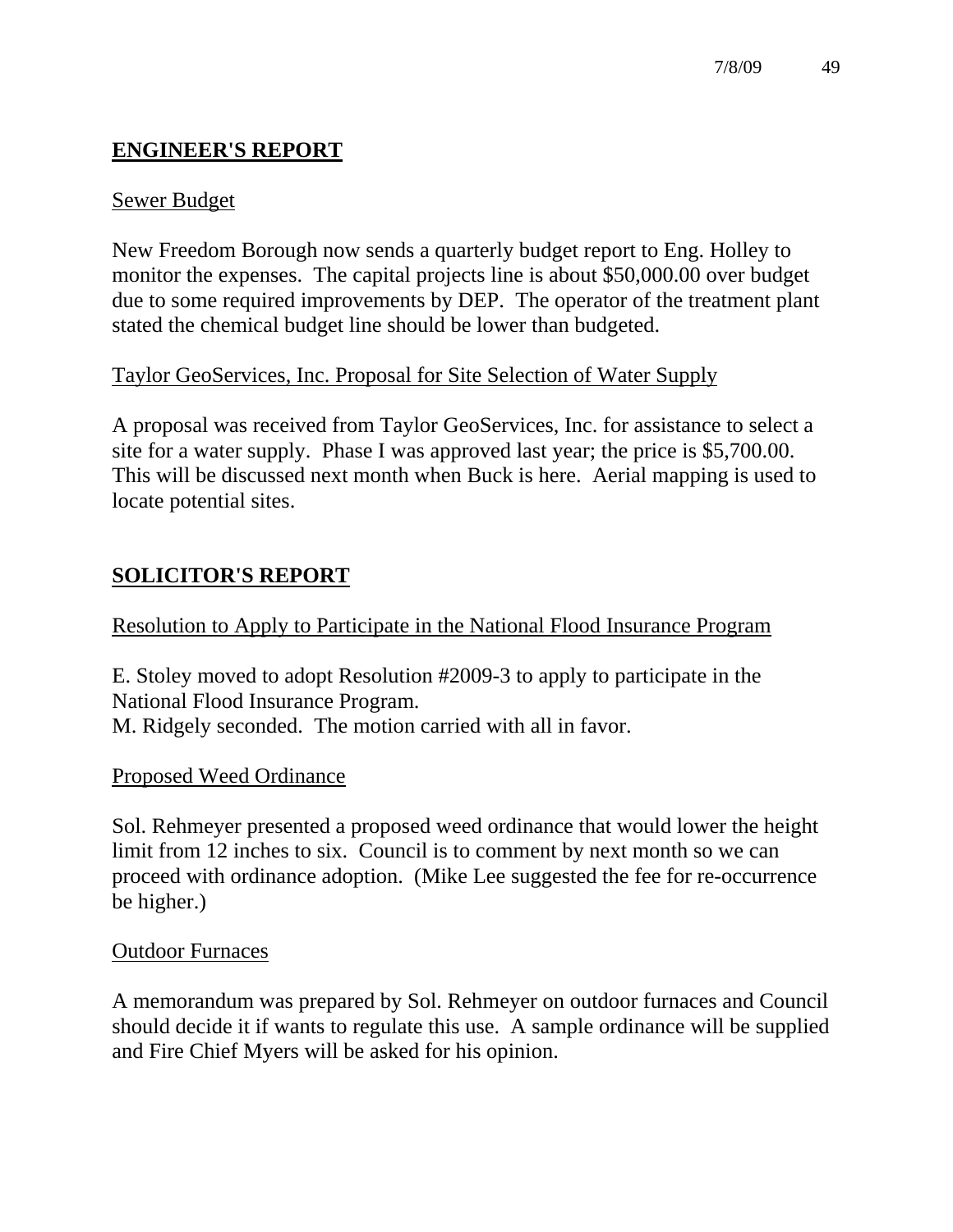# **Public Safety, Welfare and Personnel** – Michael R. Caum

### Curb and Sidewalk Block Grant Update

A third letter was sent to six residents to ask for their participation in the income questionnaire. As of now, the Borough does not qualify for the block grant funds. We need to decide what we want to do if we don't get the funds.

#### Fire Company

M. Caum said the Fire Company thanks Council for its support and for those who helped with Bingo during the carnival.

#### **Secretary's Report** – Cindy L. Bosley

#### Signs at Playground

Sgt. Geary said two more signs are needed at the playground that include the parking lot in the "no loitering" warning. B. Sweitzer will meet with Sgt. Geary to see about placement and wording. The cost of the signs will be paid from the recreation fund.

### **York Area Tax Bureau** – Thomas D. Metz

Nothing new to report.

### **Subdivision, Land Development and Zoning** – Eric W. Stoley

E. Stoley is still reviewing the regional comprehensive plan and needs Council's comments. The Secretary was asked to give an update to the Southern Regional Planning Commission and to Pam Shellenberger of the York County Planning Commission.

### **Planning Commission/Regional Planning Commission** – Eric W. Stoley